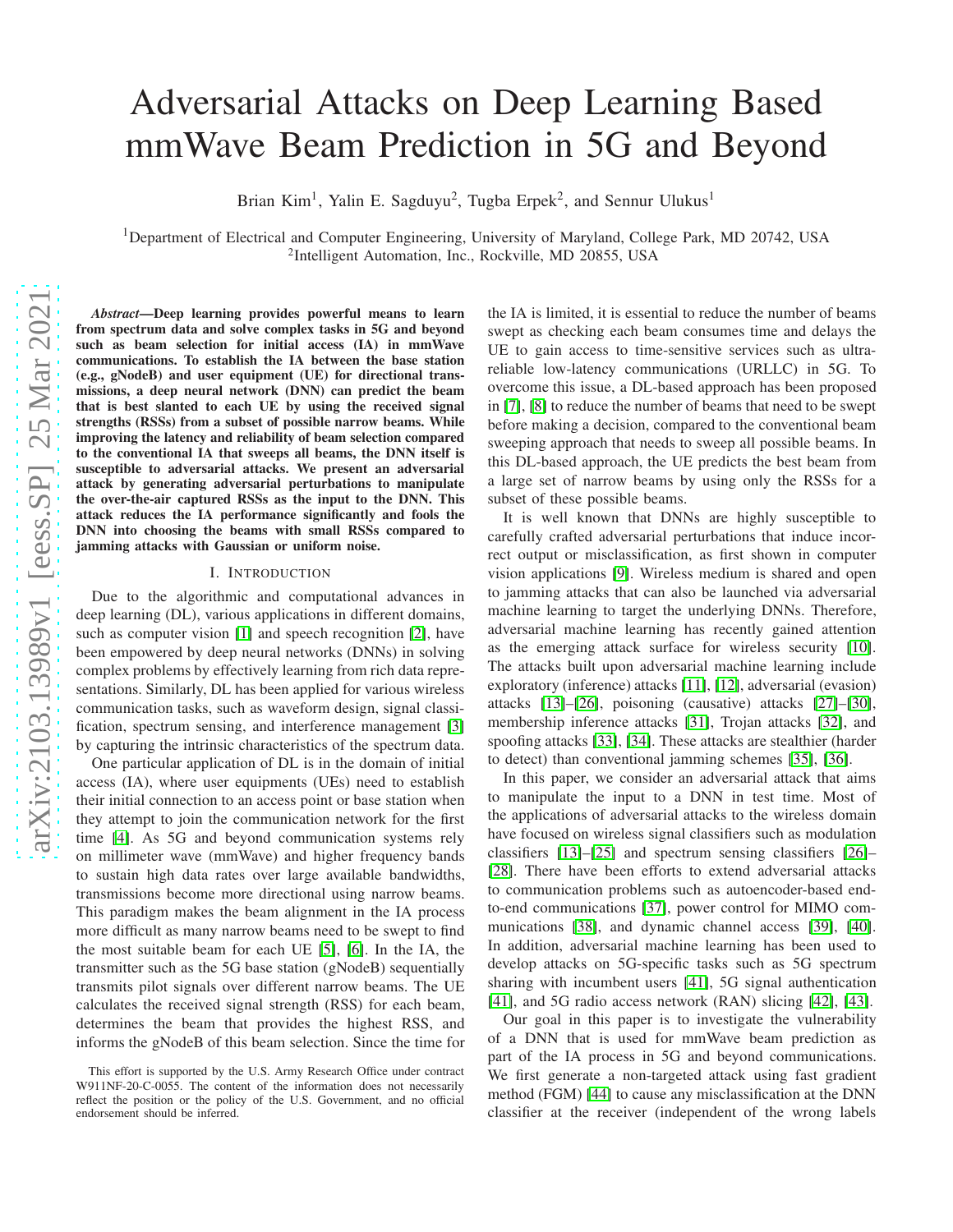

<span id="page-1-1"></span>Fig. 1. Conventional beam sweeping vs. DL-based beam prediction.

for beams). Then, we introduce the k-worst beam attack that not only causes misclassification but also enforces the DNN classifier to select one of the  $k$  worst beams to further reduce the IA performance. We compare the non-targeted FGM attack and k-worst beam attack with benchmark jamming attacks with Gaussian and uniform noise added across RSSs from input beams. Our results show that the beam prediction of the IA process is highly vulnerable to adversarial attacks that can significantly reduce the beam prediction accuracy. The effect of this attack translates to notable reduction in communication performance in terms of data rate since the UEs connect to the gNodeB using beams that are not well aligned and the corresponding RSSs drop significantly.

The rest of the paper is organized as follows. Section [II](#page-1-0) provides the system model. Section [III](#page-2-0) describes the adversarial attacks considered in this paper, namely, the nontargeted attack and the k-worst attack. Section [IV](#page-2-1) presents the performance results. Section [V](#page-3-0) concludes the paper.

#### II. SYSTEM MODEL

<span id="page-1-0"></span>We consider a mmWave network that consists of a directional transmitter (e.g., the gNodeB in 5G), an omnidirectional receiver (e.g., a UE) during the IA, and an adversary. A pre-trained DL-based classifier is applied to the RSS values measured at the receiver to select the best beam without a need to sweep all beams, as proposed in [\[7\]](#page-4-6), [\[8\]](#page-4-7). Concurrently, the adversary attempts to cause misclassification at the receiver by launching an over-the-air adversarial attack.

Fig. [1](#page-1-1) illustrates two approaches for the IA, namely conventional beam sweeping and DL for beam prediction. In the conventional IA process with exhaustive beam sweeping, the transmitter transmits pilot signals over all narrow beams and the receiver uses the RSS values from all  $\mathcal N$  possible beams where  $N = |\mathcal{N}|$  to select the best beam. The transmitter transmits the pilot signal over each beam at a separate time slot. DL reduces the number of beams swept such that the DNN classifier at the receiver only uses the RSS values



<span id="page-1-2"></span>Fig. 2. Adversarial attack on beam prediction with deep learning.

from M subset of beams, where  $M \subseteq N$  and  $M = |M|$ , to select the best beam. For that purpose, the transmitter transmits the pilot signals over a smaller set of beams, each at a separate time slot. Overall, the total time needed for the IA is reduced. In the DL-based approach, the DNN classifier at the receiver is denoted by  $f(.,\theta) : \mathcal{X}_M \to \mathbb{R}^N$  where  $\mathcal{X}_M \subset \mathbb{R}^M$  is the input to the DNN which corresponds to the RSS values of M beams and  $\theta$  is the set of the receiver's DNN parameters. The classifier  $f$  assigns the best beam  $\hat{l}(\boldsymbol{x}_{M}, \boldsymbol{\theta}) = \arg \max_{j} f_{j}(\boldsymbol{x}_{M}, \boldsymbol{\theta})$  to every input  $\boldsymbol{x}_{M} \in \mathcal{X}_{M}$ . In this formulation,  $f_i(\mathbf{x}_M, \boldsymbol{\theta})$  is the output of classifier f corresponding to the *i*th beam.

In the meantime, as shown in Fig. [2,](#page-1-2) the adversary generates an adversarial attack by jamming the spectrum with adversarial perturbation,  $\boldsymbol{\delta} = [\delta_1, \delta_2, \cdots, \delta_M]$ , under some suitable power constraint P*max* with respect to the original RSS values,  $\mathbf{x} \in \mathbb{R}^N$ , by solving the following optimization problem:

<span id="page-1-3"></span>
$$
\arg\min_{\delta} \sum_{i=1}^{M} \delta_{i}
$$
\n
$$
s.t. \quad \hat{l}(\boldsymbol{x}_{M}, \boldsymbol{\theta}) \neq \hat{l}(\boldsymbol{x}_{M} + \boldsymbol{\delta}, \boldsymbol{\theta})
$$
\n
$$
\sum_{i=1}^{M} \delta_{i} \leq P_{\text{max}}.
$$
\n(1)

Note that  $x_M \in \mathbb{R}^M$  is the M elements from x which correspond to the RSS values at the receiver for all beams.

However, solving [\(1\)](#page-1-3) is hard due to the inherent structure of the DNN. Thus, different methods have been proposed to approximate the adversarial attack such as FGM. FGM is a computationally efficient way of generating adversarial attacks by linearizing the loss function of the DNN classifier. We denote the loss function of the DNN classifier by  $L(\delta, x, y)$ , where  $y \in \{0,1\}^N$  is the one-hot encoded class vector. Then, FGM linearizes this loss function in a neighborhood of  $x$  and uses this linearized function for optimization.

Throughout the paper, we assume that the adversary knows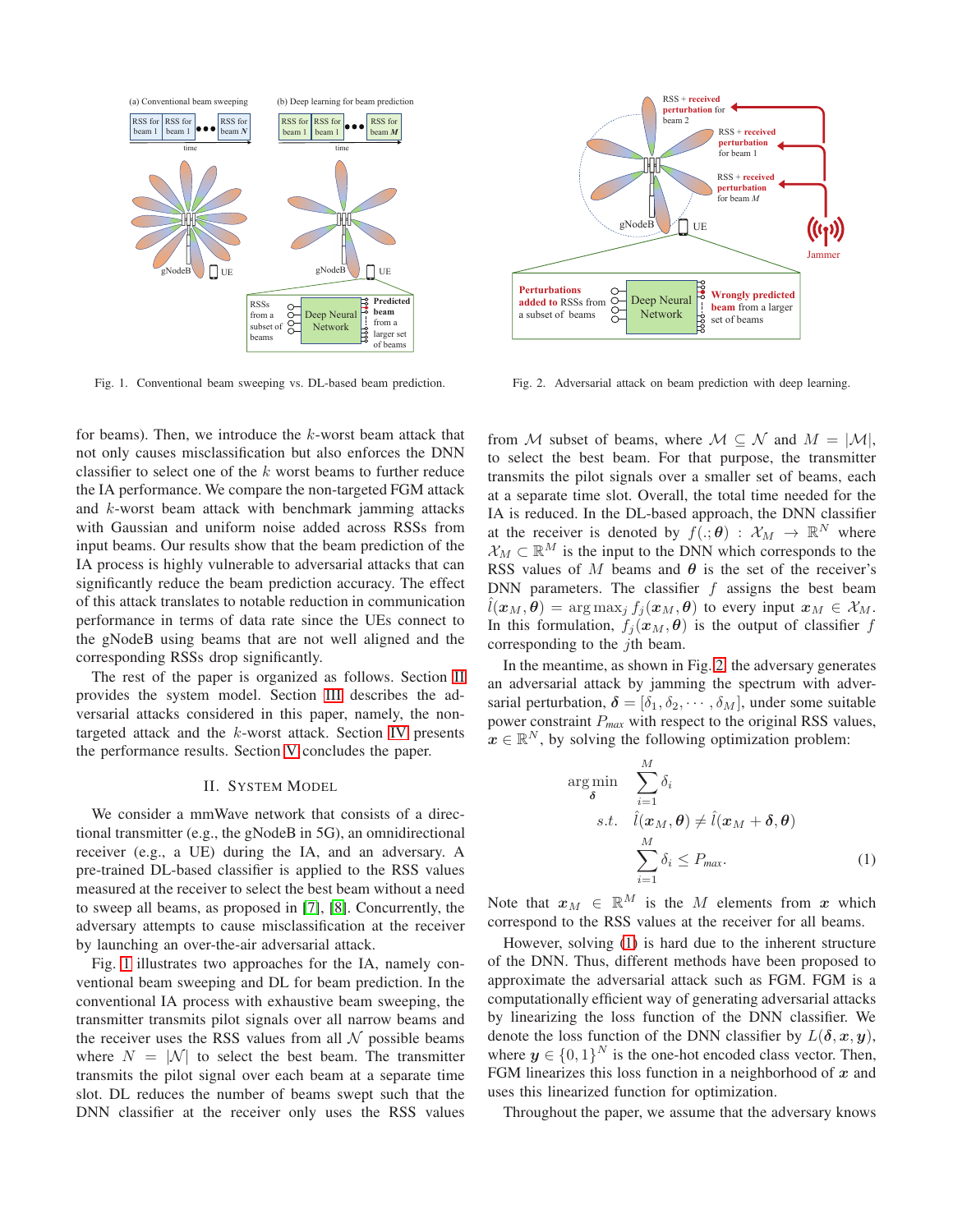#### Algorithm 1: Non-targeted FGM attack

Inputs: RSS values  $x_M$ , true label  $y^{true}$ , desired accuracy  $\varepsilon_{acc}$ , power constraint  $P_{max}$ , and model of the classifier Initialize:  $\varepsilon \leftarrow 0, \varepsilon_{max} \leftarrow P_{max}, \varepsilon_{min} \leftarrow 0$  $\delta_{norm} = \frac{\nabla_{\bm{x}_M} L(\bm{\theta},\bm{x}_M,\bm{y}^{true})}{(||\nabla_{\bm{x}_M} L(\bm{\theta},\bm{x}_M,\bm{y}^{true})||}$  $\left(||\nabla_{{\bm x}}\mathop{\mathcal{H}}\nolimits L({\bm \theta},{\bm x}_M,{\bm y}^{\textit{true}})||_1\right)$ if  $\hat{l}(\boldsymbol{x}_M, \boldsymbol{\theta}) = = \boldsymbol{y}^{\textit{true}}$  then while  $\varepsilon_{max} - \varepsilon_{min} > \varepsilon_{acc}$  do  $\varepsilon_{avg} \leftarrow (\varepsilon_{max} + \varepsilon_{min})/2$  $\boldsymbol{x}_{adv} \leftarrow \boldsymbol{x}_M + \varepsilon_{avg}\boldsymbol{\delta}_{norm}$ if  $\hat{l}_m(x_{adv}) =$   $y^{true}$  then  $\varepsilon_{min} \leftarrow \varepsilon_{avg}$ else $\varepsilon_{\textit{max}} \leftarrow \varepsilon_{avg}$ end end  $\varepsilon = \varepsilon_{max}, \ \boldsymbol{\delta}^* = \varepsilon \boldsymbol{\delta}_{norm}$ 

the architecture ( $\theta$  and  $L(\cdot)$ ) of the DNN classifier at the receiver, and the exact RSS values for all N beams that are received at the receiver. Later in the paper, we will relax the assumption about knowing all  $N$  RSS values to knowing only  $M$  RSS values, and compare the results under these two assumptions. In the next section, we describe the two adversarial attacks considered in this paper, namely, the nontargeted attack and the k-worst attack.

# <span id="page-2-0"></span>III. ADVERSARIAL ATTACKS ON BEAM PREDICTION

#### *A. Non-targeted FGM Attack*

First, we consider a non-targeted FGM attack where the adversary searches for a perturbation that causes any misclassification at the receiver's DNN classifier. For that purpose, the adversary designs a perturbation that maximizes the loss function  $L(\delta, x_M, y^{true})$ , where  $y^{true}$  is the true label of  $x_M$ . FGM is used to linearize the loss function as  $L(\theta, x_M +$  $(\bm{\delta},\bm{y}^\textit{true}) \approx L(\bm{\theta},\bm{x}_M,\bm{y}^\textit{true}) + \bm{\delta}^T \nabla_{\bm{x}_M} L(\bm{\theta},\bm{x}_M,\bm{y}^\textit{true})$  that is maximized by setting  $\delta = \alpha \nabla_{x_M} L(\theta, x_M, y^{true})$ , where  $\alpha$ is a scaling factor to constrain the adversarial perturbation power to  $P_{max}$ . The details of selecting  $\alpha$  and generating the non-targeted FGM attack are presented in Algorithm [1.](#page-2-2)

## <span id="page-2-2"></span>*B.* k*-worst Beam Attack*

Next, the adversary designs an adversarial attack such that it not only causes a misclassification at the receiver's DNN classifier but also tries to change the beam to one of the worst k beams. Unlike attacks on some signal classification tasks (in the computer vision or wireless domains), where changing the label from 'signal 1' to 'signal 2' and from 'signal 1' to 'signal 3' may have the same effect on the classifier meaning that both correspond to an error in classification, changing the label from the best beam to second worst beam and from the best beam to the worst beam have totally different effects on the communication performance (as the signal quality on a beam strongly affects the achieved rate following the IA). Thus, the adversary first tries to change the label to the worst beam and if the adversary is not able to change to that label,

#### **Algorithm 2:**  $k$ -worst beam attack

Inputs: RSS values  $x_M$ , true label  $y^{\text{true}}$ , k worst beam indices, desired accuracy εacc, power constraint P*max*, and model of the classifier

\n if \n 
$$
\hat{l}(x_M, \theta) = y^{true}
$$
 then\n \n for \n *i* in *k* worst beam indices do\n \n  $\text{Initialize:} \\
\varepsilon \leftarrow 0, \varepsilon_{\text{max}} \leftarrow P_{\text{max}}, \varepsilon_{\text{min}} \leftarrow 0, y^{\text{target}} \leftarrow i \\
\varepsilon_{\text{norm}} = \frac{\nabla_{\mathbf{x}_M} L(\theta, \mathbf{x}_M, y^{\text{target}})}{(\|\nabla_{\mathbf{x}_M} L(\theta, \mathbf{x}_M, y^{\text{target}})\|_1)} \\
\n while \n \varepsilon_{\text{max}} - \varepsilon_{\text{min}} > \varepsilon_{\text{acc}} \text{ do} \\
\varepsilon_{\text{avg}} \leftarrow (\varepsilon_{\text{max}} + \varepsilon_{\text{min}})/2 \\
\n x_{\text{adv}} \leftarrow \mathbf{x}_M - \varepsilon_{\text{avg}} \delta_{\text{norm}} \\
\n if \n \hat{l}_m(x_{\text{adv}}) == y^{\text{true}} \text{ then } \varepsilon_{\text{min}} \leftarrow \varepsilon_{\text{avg}} \\
\n end \\
\n x_{\text{adv}} \leftarrow x_M - \varepsilon_{\text{avg}} \delta_{\text{norm}} \\
\n if \n \hat{l}_m(x_{\text{adv}}) == i \text{ then break} \\
\n end \\
\n \delta^* = -\varepsilon_{\text{avg}} \delta_{\text{norm}}$ \n

then the adversary tries to change the label to the second worst beam. The adversary continues to do so until it tries for the kth worst beam.

Here, we consider the targeted FGM attack where the adversary aims to fool the DNN to a target label. Therefore, the adversary tries to minimize the loss function  $L(\delta, x_M, y^{target}),$ where  $y^{target}$  is one of the  $k$  worst beams. FGM is used again to linearize the loss function as  $L(\theta, x_M + \delta, y^{target}) \approx$  $L(\bm{\theta}, \bm{x}_{M}, \bm{y}^{target}) \!+\! \bm{\delta}^{T} \nabla_{\bm{x}_{M}} L(\bm{\theta}, \bm{x}_{M}, \bm{y}^{target})$  that is minimized by setting  $\boldsymbol{\delta} = -\alpha \nabla_{\boldsymbol{x}_M} L(\boldsymbol{\theta}, \boldsymbol{x}_M, \boldsymbol{y}^{\textit{target}})$ , where  $\alpha$  is a scaling factor to constrain the adversarial perturbation power to P*max*. First, we assume that the adversary knows the order of beam indices based on the real RSS values. Then, we relax this assumption by getting the order from the output of the DNN classifier. Since the DNN classifier is only trained to find the best beam, there exists a discrepancy between the real order of beams and the order of beams obtained from the DNN output. The details of the algorithm are presented in Algorithm [2.](#page-2-3)

## IV. PERFORMANCE EVALUATION

<span id="page-2-3"></span><span id="page-2-1"></span>This section describes the details of the DNN classifier used at the receiver and the dataset that is used to train it. Furthermore, the performances of the two attack schemes that are introduced in this paper are compared with two benchmark jamming attacks that inject Gaussian or uniform noise on different beams.

## *A. Deep Learning Framework for IA*

We use the DNN structure that consists of seven layers including the input and the output layers as shown in Table [I.](#page-3-1) The input layer has  $M = 12$  neurons and the output layer has  $N = 24$  neurons where each neuron represents a likelihood score for each beam. Note that each dense layer's output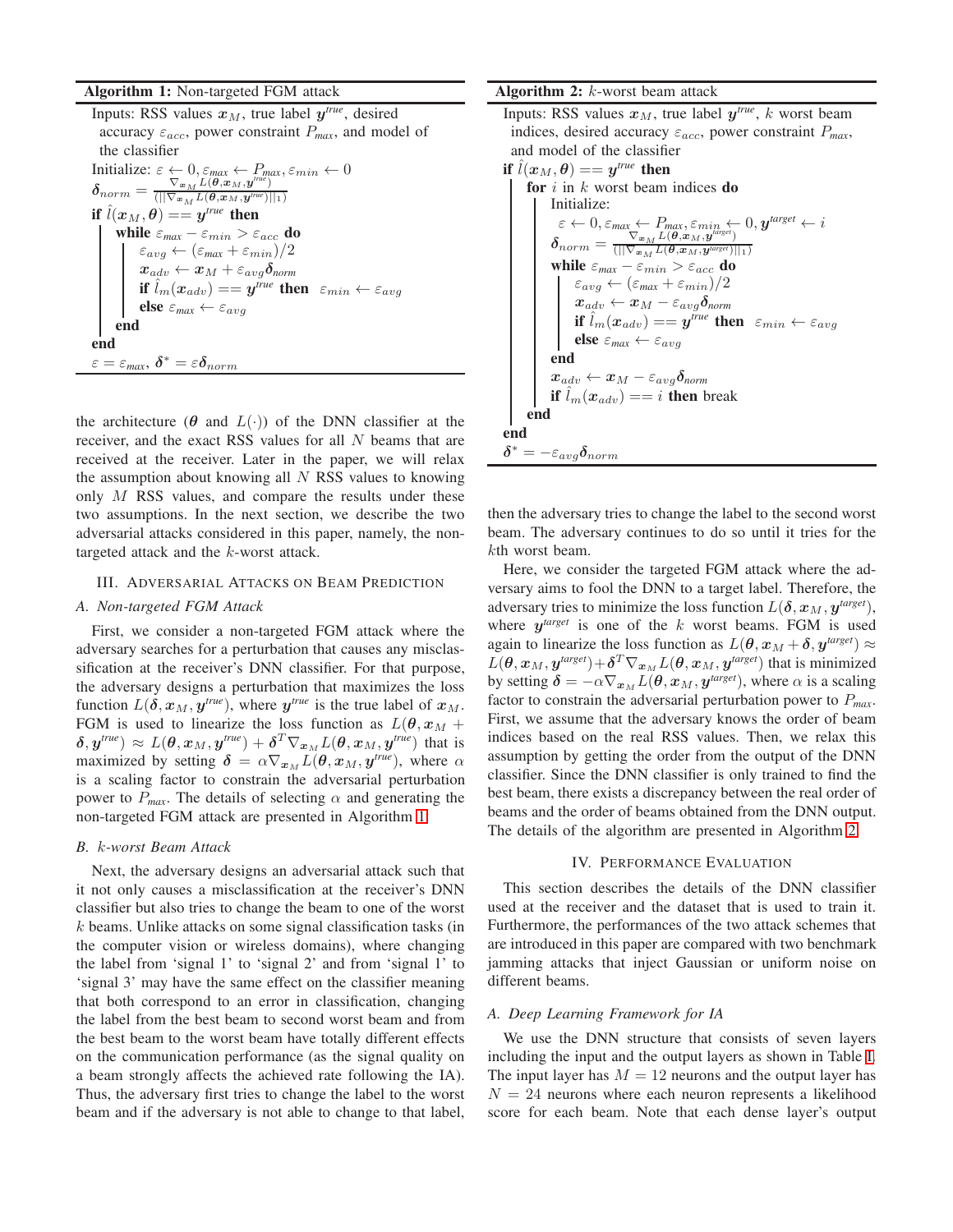| <b>TABLE I</b>                   |
|----------------------------------|
| THE DNN ARCHITECTURE FOR THE IA. |

<span id="page-3-1"></span>

| Layers  | Number of neurons | <b>Activation function</b> |
|---------|-------------------|----------------------------|
| Input   | $M=12$            |                            |
| Dense 1 | 32                | ReLu                       |
| Dense 2 | 64                | ReLu                       |
| Dense 3 | 126               | ReLu                       |
| Dense 4 | 64                | ReLu                       |
| Dense 5 | 32                | ReLu                       |
| Output  | $N=24$            | Softmax                    |

is batch normalized before sending it to the next layer. We follow the simulation setup of [\[7\]](#page-4-6) and apply the attacks in a two-dimensional mmWave network scenario where line-ofsight (LoS) mmWave channels with pathloss and shadowing effects are considered. A  $10 \times 10$  antenna array is used at the transmitter to generate a beam width of about 15◦ using the standard planar array formulation. The location of the transmitter is fixed at  $(0, 0)$  and the receiver's x and y positions are each uniformly randomly distributed between −25 m and 25 m. This bounds the simulation cell to an area of  $50\times50$  m. The transmit power is set to 20 dBm. A total of  $10^6$ receiver positions are generated, which act as data samples. The adversary is also uniformly distributed in this area and generates perturbations that are added to the data samples.

# *B. Attack Performance Results*

We compare the two attack schemes that we have described earlier with the Gaussian attack and the uniform attack that generate perturbations with Gaussian and equal power distribution for  $M$  beams, respectively. In the simulations, we use the perturbation-to-signal ratio (PSR) metric that shows the relative perturbation power with respect to the received signal power (namely, the RSS at the receiver). As the PSR increases, the attack becomes more likely to be detected.

Fig. [3](#page-3-2) presents the accuracy of the classifier at the receiver under the non-targeted FGM attack and compares it with the Gaussian attack and the uniform attack. The non-targeted FGM attack significantly impacts the accuracy of the classifier for beam selection even for signal strength fluctuations that cannot be resolved with typical hardware. Also, the Gaussian attack and the uniform attack do not perform well compared to the non-targeted attack in [-40dB,-20dB] region, while they are comparable in the high PSR region.

In Fig. [4,](#page-3-3) we investigate the performance of the  $k$ -worst beam attack, where  $k$  is set as 4, 8, 12, and compare it with the Gaussian attack and the uniform attack. Note that the accuracy definition in Fig. [4](#page-3-3) is different from Fig. [3,](#page-3-2) where the accuracy is defined as the percentage that the label obtained from the DNN classifier is in the  $N - k$  best beams since the attack is successful only if the k-worst beam attack fools the DNN classifier into choosing one of the worst  $k$  beams. As  $k$  increases for the  $k$ -worst beam attack, the DNN classifier accuracy decreases meaning that it is harder to enforce the beam selection to the worst ones. Also, the  $k$ -worst beam



<span id="page-3-2"></span>Fig. 3. Classifier accuracy under the non-targeted attack.



<span id="page-3-3"></span>Fig. 4. Classifier accuracy under the k-worst beam attack.

attack using the real order of RSSs outperforms the k-worst beam attack using the DNN order as there is a discrepancy between the real order and the DNN-predicted order of RSSs. Furthermore, the Gaussian attack and the uniform attack both saturate around 50% meaning that under both attacks the beams are misclassified to the best or worst group 50% of the time.

#### V. CONCLUSION

<span id="page-3-0"></span>We presented an adversarial attack to fool the beam selection process of the IA using a DNN classifier that uses a subset of beams to predict the beam that is best oriented to the receiver. We investigated two different attack methods, namely, the non-targeted FGM attack that only aims to fool the DNN classifier with misclassification to any other beam label, and the k-worst beam attack that not only fools the DNN classifier but also enforces the label that is chosen at the DNN to be in one of the k-worst beams. We showed that the adversarial attack can significantly decrease the accuracy of the DNN and fool the DNN into selecting the worst beam. Results demonstrate that as DL finds applications for beam prediction in mmWave communication for 5G and beyond, the IA process becomes vulnerable to adversarial attacks that can significantly reduce the beam selection performance.